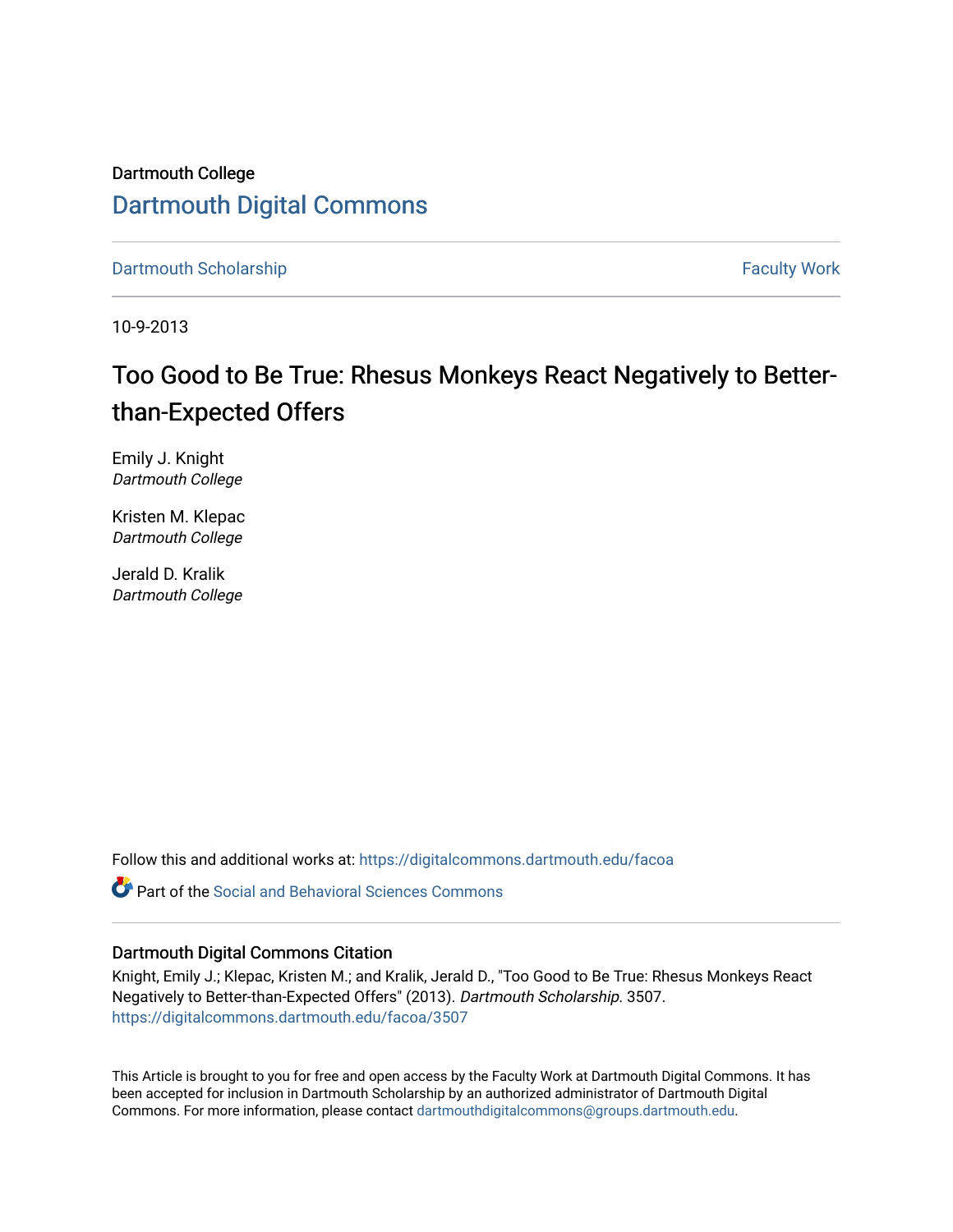# Too Good to Be True: Rhesus Monkeys React Negatively to Better-than-Expected Offers

# Emily J. Knight, Kristen M. Klepac, Jerald D. Kralik\*

Department of Psychological and Brain Sciences, Dartmouth College, Hanover, New Hampshire, United States of America

# Abstract

To succeed in a dynamically changing world, animals need to predict their environments. Humans, in fact, exhibit such a strong desire for consistency that one of the most well-established findings in social psychology is the effort people make to maintain consistency among their beliefs, attitudes, and behavior. However, displeasure with unpredictability leads to a potential paradox, because a positive outcome that exceeds one's expectations often leads to increased subjective value and positive affect, not the opposite. We tested the hypothesis that two evolutionarily-conserved evaluation processes underlie goal-directed behavior: (1) consistency, concerned with prediction errors, and (2) valuation, concerned with outcome utility. Rhesus monkeys (Macaca mulatta) viewed a food item and then were offered an identical, better, or worse food, which they could accept or reject. The monkeys ultimately accepted all offers, attesting to the influence of the valuation process. However, they were slower to accept the unexpected offers, and they exhibited aversive reactions, especially to the better-than-expected offers, repeatedly turning their heads and looking away before accepting the food item. Our findings (a) provide evidence for two separable evaluation processes in primates, consistency and value assessment, (b) reveal a direct relationship between consistency assessment and emotional processes, and (c) show that our wariness with events that are much better than expected is shared with other social primates.

Citation: Knight EJ, Klepac KM, Kralik JD (2013) Too Good to Be True: Rhesus Monkeys React Negatively to Better-than-Expected Offers. PLoS ONE 8(10): e75768. doi:10.1371/journal.pone.0075768

Editor: Cédric Sueur, Institut Pluridisciplinaire Hubert Curien, France

Received April 3, 2013; Accepted August 18, 2013; Published October 9, 2013

Copyright: © 2013 Knight et al. This is an open-access article distributed under the terms of the Creative Commons Attribution License, which permits unrestricted use, distribution, and reproduction in any medium, provided the original author and source are credited.

**Funding:** The research was supported by NIMH 1 K22 MH071756-01. The funders had no role in study design, data collection and analysis, decision to publish, or preparation of the manuscript.

Competing Interests: The authors have declared that no competing interests exist.

\* E-mail: Jerald.D.Kralik@Dartmouth.edu

# Introduction

To succeed in a challenging and uncertain world, animals need to anticipate change and estimate the likelihood of possible events, both to avoid harm  $(e.g., a$  stealthy predator) and to obtain necessary resources that will provide more energy than is expended acquiring them  $(e.g.,$  catching prey or traveling to distant, ephemeral resources). That is, animals need to make predictions about their environments to determine the appropriate course of action to reach their goals. In fact, there is substantial evidence for the primacy of prediction in human and nonhuman animals, showing, for example, (1) negative emotional reactions to unpredictable events, such as unpredictable shock, with the unpredictability and subsequent uncontrollability being a source of neurosis and depression [1,2,3,4,5,6,7]; (2) neuronal activation in response to novel, unpredictable and surprising events in the amygdala, agranular insula and anterior cingulate cortex independent of positive or negative valence [4,8,9,10]; and (3) that learning is a function of prediction error and surprise [11,12,13,14,15,16,17,18,19,20].

Moreover, the desire to predict accurately appears to be the underlying reason people strive for consistency, either between their beliefs and reality or among their own beliefs, attitudes, and behavior (given that internal inconsistencies suggest inaccuracy). This desire for consistency is one of the most well-established findings in cognitive and social psychology, accounting for multiple phenomena including cognitive dissonance (i.e., one's reaction to inconsistencies among one's beliefs, attitudes, and behavior), confirmation biases (i.e., the tendency to overweight evidence that supports one's current attitudes and beliefs), and the preference for familiarity [21,22,23,24,25,26,27]. Strong evidence for consistency theory was provided by Carlsmith and Aronson [23] who found that after training human participants to expect a bitter or sweet fluid based on a prior cue, then giving them the opposite fluid, the bitter fluid tasted more bitter when expecting the sweet fluid than when expecting the bitter one, and, importantly, the sweet fluid tasted less sweet when expecting the bitter one than when expecting the sweet fluid.

Some evidence for the desire for consistency has also been found in a nonhuman primate, the tufted capuchin monkey (Cebus apella). In a standard cognitive dissonance test, three equally preferred items are used, where  $A = B = C$ , and subjects are forced to choose between A and B. If A is chosen, for example, cognitive dissonance ensues because the actual preference  $(A = B)$  does not match choice  $(A>B)$ . To resolve this dissonance, the subjective value of B is reduced to bring preferences in line with actual choice behavior. In the capuchin study, differently-colored  $M\&M's^{\circledR}$  were used [28]. When forced to choose between two equally-preferred colors, the capuchins later appeared to lower the value of the unchosen color by subsequently preferring the third colored M&M over the previously unchosen one. Thus, the capuchins appeared to eliminate the inconsistency between their initial preferences and their choice by devaluing the originally unchosen item. In this general cognitive dissonance test, if all three items were initially of equal value, the test demonstrates that preferences can be directly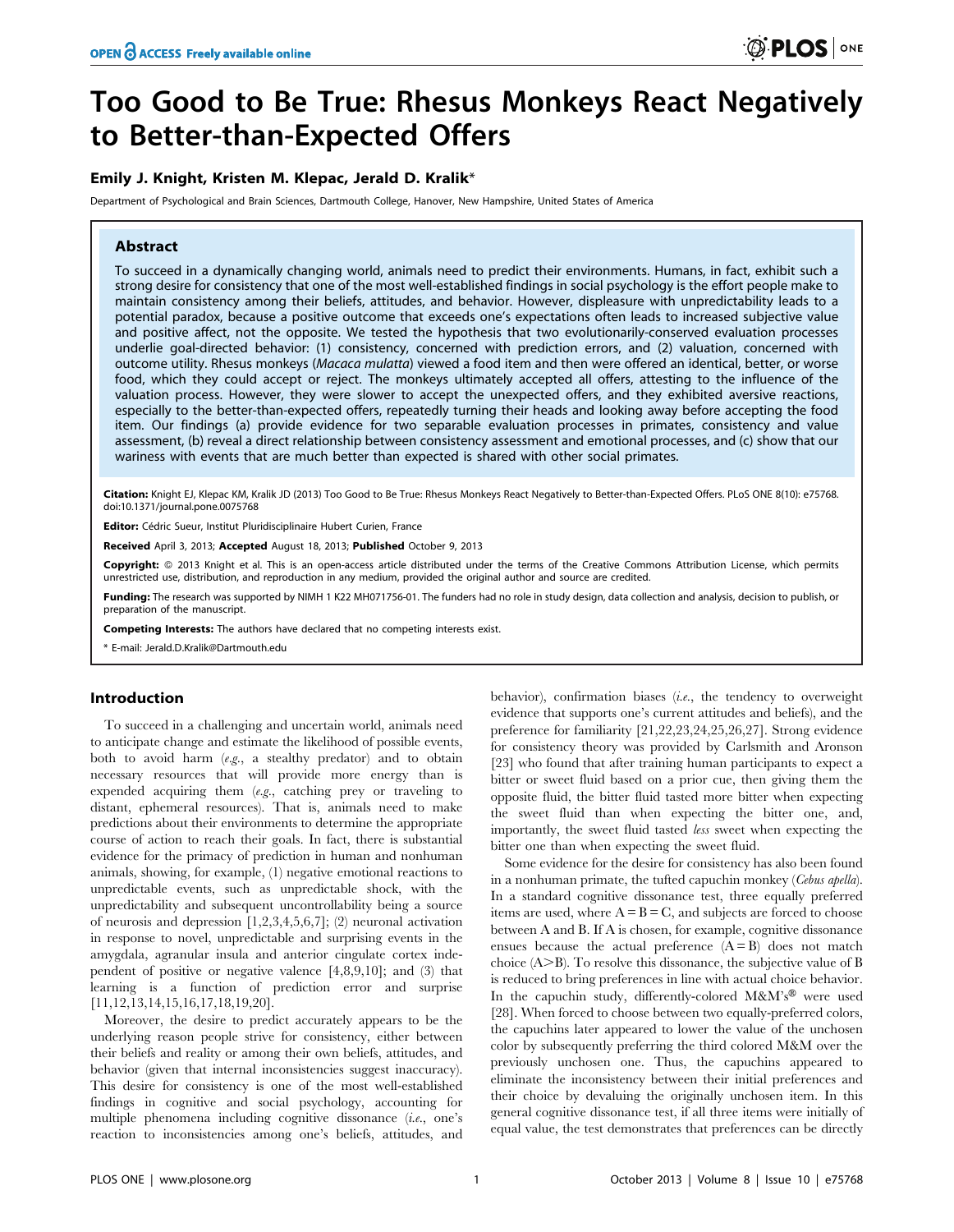affected by actual choices. However, in practice, there is a potential problem. If there happened to be subtle differences in preference among the three items, choice could be based simply on subjective value maximization and not the elimination of cognitive dissonance [29,30].

To address this issue, a subsequent study with capuchins was conducted, this time using differently-colored Skittles<sup>®</sup> candies [31]. In Condition 1, the 'choice' condition, each subject appeared to be given a choice between two options when in actuality the choice was fixed by the experimenter, a perceived 'choice' condition. That is, the experimenters hid two items,  $A_1$  and  $B_1$ , in front of a monkey and the subject was allowed to search for either. Unbeknownst to the subject, however, only one, say  $A_1$ , was available to be found and thus 'chosen'. In this way, the experimenters could control for the actual choice and thus remove the possibility the capuchins would always choose a color they actually preferred. The monkeys were then given a preference test between the 'unchosen' item,  $B_1$ , and a novel one,  $C_1$ . In Condition 2, the 'no choice' condition, they were first shown two items,  $A_2$  and  $B_2$ , but were only offered  $A_2$ . Note that the acceptance of  $A_2$  in this case did not imply  $A_2 > B_2$  based on choice because  $A_2$  was not chosen over  $B_2$ . They were then given the choice between  $B_2$  and  $C_2$ . Finally, the percentage  $C_1$  was chosen over  $B_1$ , *i.e.*,  $C_1$ %, was compared to the percentage  $C_2$  was chosen over B<sub>2</sub> i.e., C<sub>2</sub>%. The extent to which C<sub>1</sub>% $\geq$ C<sub>2</sub>% should indicate the influence of cognitive dissonance, which was 60% to 49% in the study. Thus, this finding again suggests that the capuchin monkeys may have eliminated the inconsistency between their initial lack of preference and choice behavior by devaluing the unchosen food item and thus preferring the novel item to bring their preferences in line with their choices. Hence, there is some evidence for consistency assessment in nonhuman animals with respect to preference and choice behavior. However, it remains unclear whether consistency is sought in other domains, most notably, in predictions versus actual events.

Of course, animal learning as well as human judgment and decision-making research have also established the importance of prediction, showing that the valuation of an outcome  $(i.e.,$  the assessment of its subjective value or utility) depends on what was expected. Consequently, for example, a positive outcome is subjectively less positive if something better was expected: e.g. receiving \$10 when \$100 was expected [32,33,34,35]. Outcome valuation, then, produces an overall subjective value that is based on both the objective value received and the subjective sense of whether the outcome was a gain or loss compared to what was expected [36,37]. Even so, the valuation process assesses outcomes on a continuous scale, meaning that in general higher value is better; and thus, it is useful to conceptualize the goal of the valuation process as the maximization of subjective value (or utility).

There is, then, an apparent contradiction between the desire for consistency, on the one hand, and the desire to maximize subjective value, on the other. To see this, consider, for example, encountering a better-than-expected outcome, such as someone unexpectedly offering to pay your restaurant dinner check. Based on consistency theory, your reaction should be negative, given that the outcome was not anticipated. In contrast, based on maximization of subjective value, your reaction should be positive, given that you unexpectedly saved money.

The contradiction is reconciled if we posit that both evaluation systems underlie goal-directed behavior: a consistency assessment reflected in an immediate affective response based on how well a given event or outcome was predicted [21,22,23,24,25,26,27], and a value assessment in the subsequent affective response and action of approaching (accepting) or avoiding (rejecting) an outcome (offer) [13,15,32,33,34,35,38,39,40]. To date, however, evidence for two separable processes and how they may interact remains unclear. In humans, Shepperd and McNulty [41] tested whether, after hearing unexpectedly good or bad news about an exam grade or medical test, responses were best described by consistency or valuation (e.g., utility maximization) theories, and concluded that their evidence supported the latter. They did not, however, test whether both processes might be working in concert, with the consistency process responding first, revealing an initial negative reaction to an unexpected outcome (whether positive or negative), followed by the valuation process, producing a subsequent positive response. Moreover, they used contexts in which valuation may dominate a consistency assessment response, given that exam grades and medical tests scale such that better results are much clearly better than poorer ones [42].

In nonhuman animals, Tinklepaugh [43] found that macaque monkeys reacted negatively when they received a lesser-valued food item (e.g. piece of lettuce) when a higher one was expected (e.g. piece of banana); however, he did not observe a clear response in the reverse condition, in which the higher-valued item was found when the lesser-valued one was expected, stating that this latter condition needs to be further studied, and thus leaving a distinction between consistency and valuation preferences inconclusive.

In the current study, we tested the hypothesis that two evolutionarily-conserved evaluation processes underlie goal-directed behavior: one based on consistency and the other on valuation. We reasoned that if these two processes were separable, the same event, such as a better-than-expected offer, would lead to two opposing reactions: an initial negative, aversive reaction reflecting the prediction error detected by the consistency process, and a subsequent positive reaction reflecting the positive outcome expected by the valuation process, leading to the acceptance of the better-than-expected offer. We tested two rhesus macaques (Macaca mulatta) in two experiments that both included expected offers. In addition, the first experiment included a worse-thanexpected offer and the second included a better-than-expected one. In all cases, the monkeys accepted the offers. However, both monkeys exhibited initial negative reactions to the unexpected offers, and to our surprise, both monkeys exhibited the strongest negative reaction to the better-than-expected offer.

### Methods

#### Ethics Statement

Animal care and use complied with all current laws, regulations, policies, and guidelines of the United States, the United States Department of Agriculture (USDA), the Public Health Service (PHS), and all procedures were approved by the Institutional Animal Care and Use Committee (IACUC) of Dartmouth College.

#### Subjects

Two naïve, seven-year old rhesus macaques (Macaca mulatta), Hamlet and Puck, were available for the study. They were housed in  $32\times27\times68$  (width  $\times$  depth  $\times$  height) inch cages (Allentown Inc., Allentown, NJ) in a homeroom with automatically regulated temperature, ventilation, humidity, and lighting (14:10 hour light:dark cycle, with lights on at 0600 hours). The monkeys were intermittently housed in pairs and individually: at times when they engaged in fighting, which is normal periodic behavior in young rhesus macaque males of similar size and temperament [44], the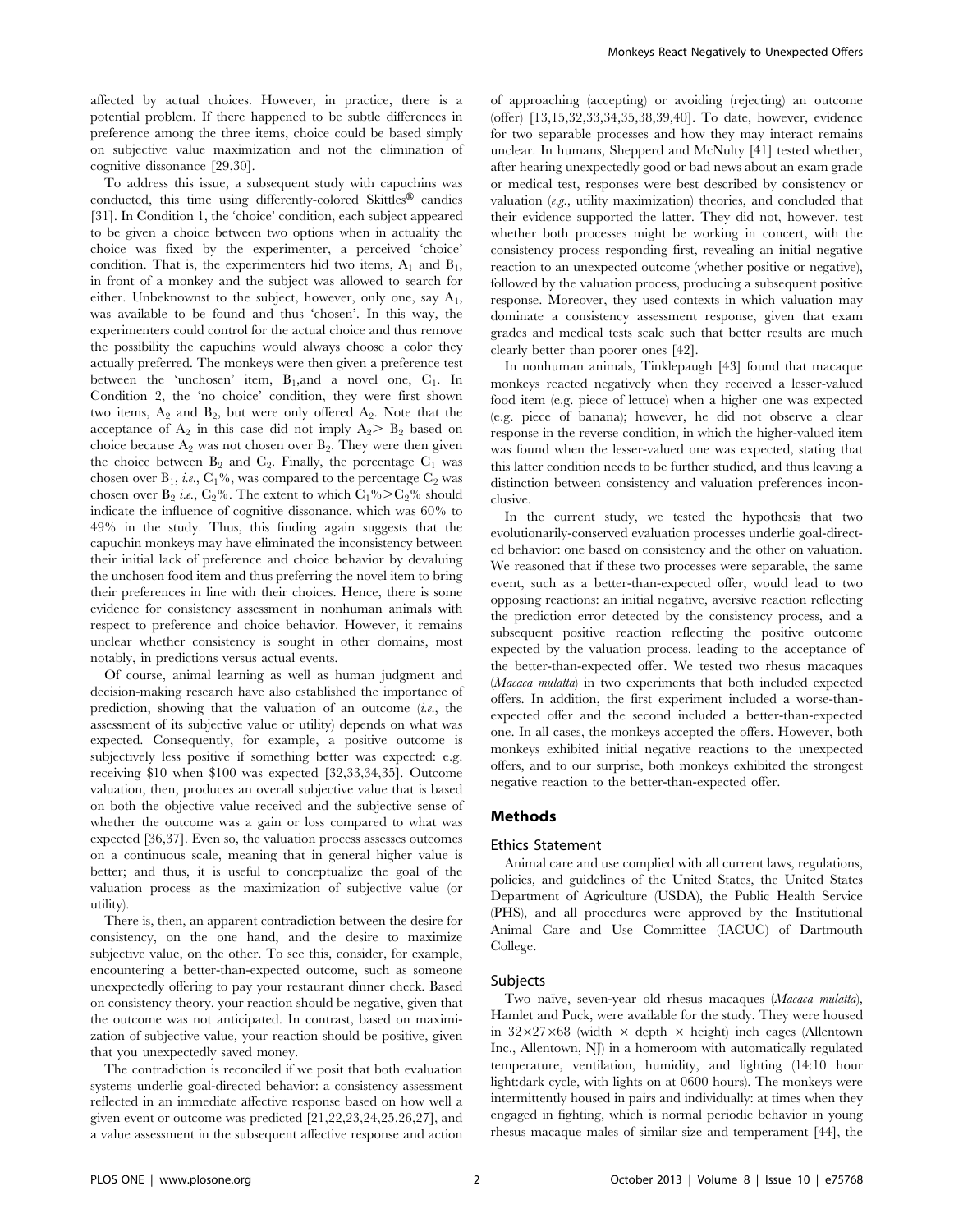two monkeys were separated and individually-housed for their safety.

The Center for Comparative Medicine and Research (CCMR) at Dartmouth maintains a full-time animal care and veterinary staff that monitors the monkeys' daily health and well-being. The monkeys were maintained at approximately 95% of their ad libitum weights to ensure sufficient motivation and good health, and their diet consisted of primate chow (no. 5038, PMI Feeds Inc., St Louis, Missouri, U.S.A.), supplemented with fresh fruit and vegetables, as well as various treats that included peanuts, cereal, and dried fruits (e.g., raisins, banana).

To allow for continued social stimulation, the subjects had direct visual contact with the other monkeys in the colony, the animal care staff, and experimenters. When pair-housed, they had direct physical contact with each other, and also when individually-housed, through a mesh grading divider between their cages. In addition, environmental enrichment included two or more enrichment items in their home cages at all times, daily playing of radio or videos in the room (the latter via a monitor mounted in view of all individuals), and regular access to a larger enrichment cage  $(68\times38\times72$  inch) in an adjacent room.

We subsequently conducted an affective decision-making study with these monkeys as well as with free-ranging rhesus monkeys at the Caribbean Primate Research Center on Cayo Santiago in Puerto Rico [45]. We obtained the same general findings in the laboratory and field, suggesting that the laboratory conditions are not significantly biasing experimental results, and that the subjects in the current study are representative of rhesus monkeys in general [46].

#### Materials and Food Items

To obtain precise response times, the study used a button panel with two convex Plexiglas-covered buttons (approximately 16 cm apart measured from the centers). Both buttons had lights mounted inside of them, the left was red, the right blue. The buttons were clear colored when not lit, red and blue, respectively, when lit. For the preference test (described below), the buttons were positioned just to the left and right of center. For the remainder of the study, only the red button was used, and the button panel was positioned with the red button in front of the monkey. Two food items were used: a 45-mg cereal pellet (Bio-Serv, Frenchtown, NJ, USA) and a miniature marshmallow.

#### General Procedure

The monkeys were brought to the testing room in the laboratory individually in custom-made chairs. The chairs were designed for maximal comfort and safety, in which the monkey's collar slid into a slot that placed the monkey in their preferred natural sitting position, on a perch off the floor. The chair loosely restrained the left arm of the monkey while allowing free movement of the right arm. The monkeys were progressively acclimated to the chairs by (a) initially having them sit near a chair and eat treats (e.g., raisins, peanuts, fresh fruit and vegetables) placed on it; and then (b) feeding the monkeys treats when they were first seated in the chair. After acclimation, the monkeys readily entered the chair; and once seated, they exhibited no signs of stress and displayed natural behaviors such as facial expressions and vocalizations, e.g., food grunts. For the current study, the chairs were used to maintain precise experimental control over food item presentation and obtain precise response time measurements, with the monkey's right hand starting at the same position and the presented food item and button at a fixed position relative to the monkey on every trial. Similar chairs are routinely used in monkey neuroeconomic studies that have successfully replicated multiple behavioral phenomena studied with other paradigms, both in the laboratory and field [47,48].

Each monkey was tested separately, and sat across a standard black laboratory table from the experimenter, with the button panel placed in front of the monkey. To minimize the possible cuing of the subjects by the experimenter, we enacted a number of procedures, including (a) the experimenter wearing a white lab coat, goggles, medical mask and gloves to mask visual cues; (b) playing white noise to mask auditory cues; (c) the experimenter following a well-practiced, timed, and stereotyped movement to present the food items; and (d) using an automated system to record response times. We also note that it would be unlikely that the complex reactions exhibited by the monkeys would be due to experimenter cuing. Finally, for all training and testing procedures (described below), the intertrial interval was approximately ten seconds.

#### Preference Test Training

Prior to the preference test, both subjects were trained with the button panel. The experimenter turned the light on one of the buttons (pseudo-randomly determined), placed a pellet in her hand, closed her hand, placed it behind one of the buttons (from the monkey's perspective), and then opened it. The monkey was required to press the button in front of the pellet to receive it. Once the pellet was taken, the experimenter turned off the button light and the intertrial interval began. This procedure was repeated until the monkeys learned to press the button upon receiving the offered pellet, i.e., when the experimenter opened her hand revealing the pellet. Although these training sessions were not recorded, both monkeys required approximately 10 sessions to learn the task, with up to 50 trials per session.

### Preference Test

For the 50-trial preference test, on every trial, the experimenter turned on both button lights, placed one food item in each hand (left/right position of the items pseudo-randomly determined), closed her hands, placed them behind each button (from the monkey's perspective), and then opened them. The monkey chose the preferred food item by pressing the corresponding button in front of it. The monkey was given the chosen food item; the experimenter then turned off both button lights and the intertrial interval began.

#### General Task Description

The general task for the monkeys was to observe a single food item for three seconds, which would potentially establish an expectation [37], observe the food item then being removed, observe the red light inside the button turning on to signal that the next presented food item would be an offer, and then once the second item was presented, press the button if the offer is accepted (or refrain from pressing it if the offer is rejected). We denote this trial sequence as 'displayed food item' followed by 'offered food item': i.e., 'displayed food item $\rightarrow$ offered food item'.

# General Task Training Procedure

Prior to the experimental manipulations, the monkeys were trained on the task paradigm using pellets only; and thus, with a trial sequence 'pellet $\rightarrow$ pellet'. The experimenter presented the first pellet by placing her closed left hand just behind the button and opening it in one quick motion. The pellet was presented for the monkey to observe for three seconds to potentially establish the expectation and then the hand was closed and pulled back. She then turned on the red light in the button to cue the monkey of an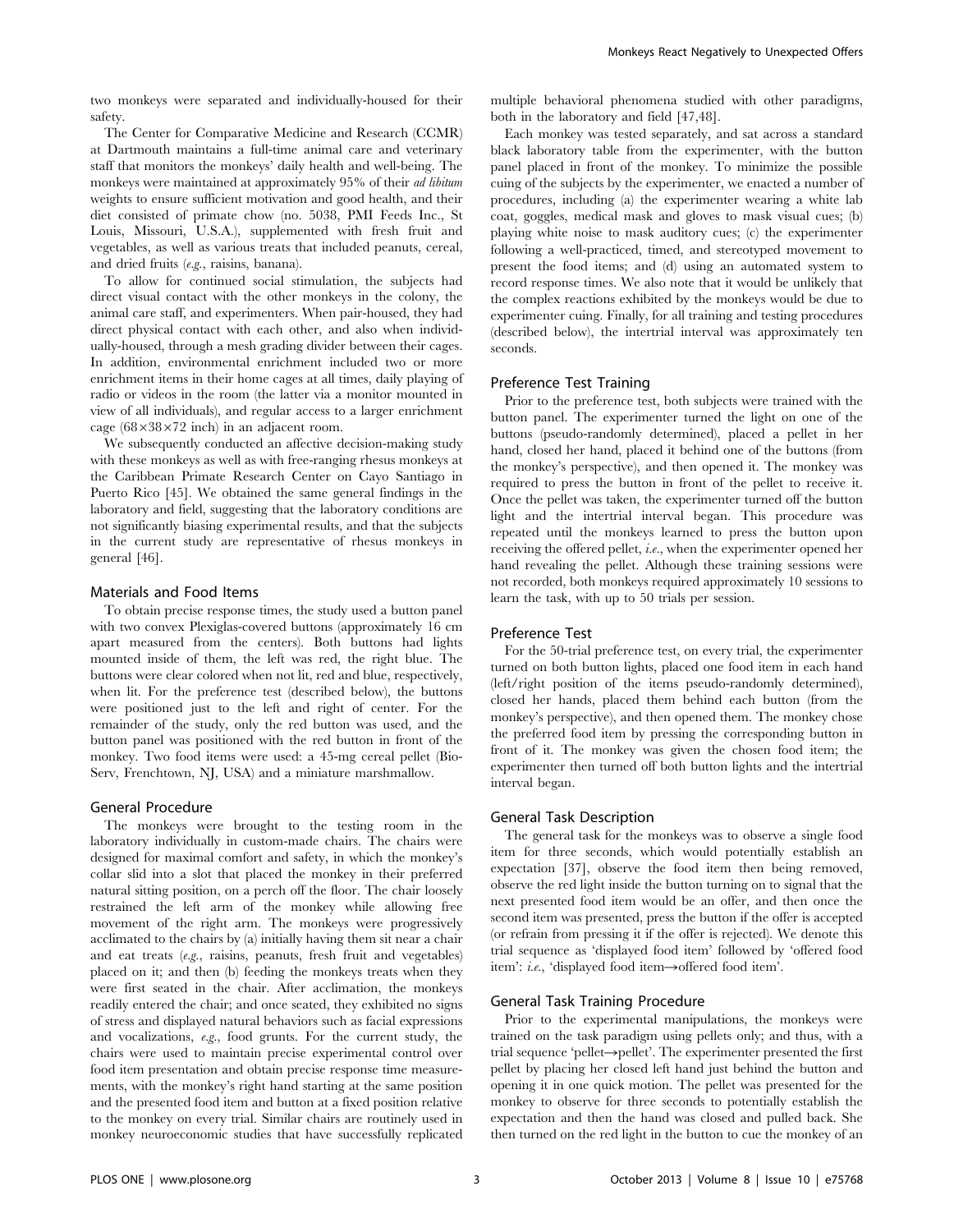impending offer, and presented the second pellet identically as the first. The second pellet was given to the monkey upon pressing the button. This procedure was repeated until the monkeys learned to respond only after the red light was lit and the second pellet was presented as the offer. Although these training sessions were not recorded, both monkeys required approximately 10–15 sessions to learn the task, with approximately 50 trials per session.

#### General Task Testing Procedure

After training was complete, the monkeys received five 50-trial familiarization sessions, conducted on separate days, to acclimate them further to the test paradigm, as well as to provide standardized, baseline experience prior to conducting the two experiments. For the first 25 trials, we again displayed a single pellet for three seconds to establish an expectation, removed it, and then offered an identical pellet (i.e., 'pellet- $\rightarrow$ pellet'). A monkey accepted the second pellet by pressing the button, and we recorded his reactions electronically via response times and video. If the monkey did not press the button within 30 seconds, the response was considered a rejection of the offered food item. Thus, it is important to note that the monkeys could reject the offer by simply not responding. For the second 25 trials, the experimenter first displayed a marshmallow for three seconds, turned on the red light to signify the impending offer, and then offered a marshmallow: 'marshmallow $\rightarrow$ marshmallow'. These trial types were tested in two blocks of 25 trials with 'pellet- $\rightarrow$ pellet' first to minimize the potential influence of marshmallows on the motivation to receive pellets (see Table 1 for the trial block structure).

An inherent difficulty in studying expectancy is that subjects quickly adjust to the violations with experience: that is, the unexpected becomes expected. Therefore, to minimize this effect while also obtaining enough trials for analysis, after the five familiarization sessions, we tested the two critical manipulations (worse-than-expected and better-than-expected offers) in two experiments, each conducted in single sessions on separate days. Experiment 1 consisted of one 75-trial session. As shown in Table 1, the session consisted of the following: (a) one block of 25  $'pellet \rightarrow pellet' trials, followed by (b) a block of 50 trials, in which$  $25$  'marshmallow $\rightarrow$ marshmallow' trials were randomly interleaved with 25 'marshmallow-spellet' trials, *i.e.*, the unexpectedly worse offer, in which a pellet was offered after first seeing the marshmallow. Experiment 2 consisted of one 100-trial session. Also listed in Table 1, the session consisted of the following: (a) one block of 25 'pellet- $\rightarrow$ pellet' trials, followed by (b) a block of 50 trials, with  $25$  'pellet- $\rightarrow$ pellet' trials randomly interleaved with  $25$  $'pellet \rightarrow$  marshmallow' trials, *i.e.*, the unexpectedly better offer, in which a marshmallow was offered after first seeing the pellet, and (c) a final block of 25 'marshmallow->marshmallow' trials. To minimize the potential influence of marshmallows on motivation to receive pellets, we conducted the  $25$  'pellet- $\rightarrow$ pellet' trials first in all sessions, and the 25 'marshmallow $\rightarrow$ marshmallow' trials last in Experiment 2. Thus, the first block of 25 'pellet- $\rightarrow$ pellet' trials in Experiment 2 were used in the analysis.

With respect to data analysis, it has been argued that the best procedure to manage dependent variable outliers, such as response times, in distributions that will be compared is *trimming*, which treats all conditions consistently by removing the same number of highest and lowest values from all response time samples; we adopted the procedure here and removed the highest five and lowest five response times for every offer type [49,50,51]. We then used two-tailed student's t-tests for comparisons between offer types. Note that after using the trimming method, the degrees of freedom for the offer type comparisons were  $15+15-2=28$ . Means are reported with the standard error of the mean (SEM).

# Results

To verify preference for the marshmallow over the pellet, we first conducted the 50-trial preference test, and both monkeys chose the marshmallow over the pellet every trial (two-tail binomial test,  $n = 50$ ,  $p < 0.0001$ ). Then, after training on the general task, and then five familiarization sessions in which the monkeys received a total of  $125$  'pellet->pellet' and  $125$ 'marshmallow $\rightarrow$ marshmallow' trials (*i.e.*, viewing a pellet followed by a pellet offer, and viewing a marshmallow followed by a marshmallow offer), both experiments were conducted in back-toback sessions on separate days. For Experiment 1, the monkeys received three offer types: 'pellet->pellet', 'marshmallow->marshmallow', and an unexpectedly worse offer: 'marshmallow->pellet'  $(i.e.,$  viewing a marshmallow followed by a pellet offer) (see Table 1). As seen in the left panel of Figure 1, as expected, both monkeys were slower to accept the unexpectedly worse offer compared to the expected ones (see Table 2 for statistical results). On average, both monkeys responded over twice as long to the unexpected offer compared to the expected ones. In addition, reflecting the monkeys' preference for the marshmallow, the response times were faster for the 'marshmallow->marshmallow' trials than for the 'pellet- $\rightarrow$ pellet' ones (Figure 1, Table 2).

In Experiment 2, the monkeys again received three offer types: 'pellet->pellet', 'marshmallow->marshmallow', and an unexpectedly better offer: 'pellet $\rightarrow$ marshmallow' (i.e., viewing a pellet followed by a marshmallow offer) (Table 1). As seen in the right panel of Figure 1, rather than responding faster to the unexpectedly better offer, both monkeys were slower to accept it (see Table 2 for statistical results). On average, Hamlet responded over eight times slower compared to the expected offers, and Puck responded approximately five times slower. Again, reflecting preference for the marshmallow, both monkeys' response times were faster for the 'marshmallow->marshmallow' trials than for the 'pellet- $\rightarrow$ pellet' ones, although the difference was significant for Hamlet only (Figure 1, Table 2).

Comparing the responses to the two unexpected offer types, 'marshmallow->pellet' and 'pellet->marshmallow' from Experiments 1 and 2, respectively, the delay to accept the better-thanexpected offer was significantly longer than for the worse-thanexpected one, being over three and a half times longer for Hamlet and almost twice as long for Puck (see Figure 1 and Table 2). If the longer delay to accept the better-than-expected offer reflected surprise, excitation, or the need to process the large, positive reward change, we would expect the monkeys to look longer at the unexpected food item, as shown with looking-time paradigms, which are predicated on the fact that humans, including infants and children, as well as nonhuman animals tend to look longer at unexpected, surprising events [52,53,54,55]. In contrast, our monkeys did not look longer at the better-than-expected offers. In fact, they did the opposite, conspicuously averting their eyes and turning away from the unexpectedly better food item (the marshmallow). To obtain the clearest and most conservative measure of this response, we video coded simultaneous head and eye aversions: that is, both (a) the head was turned, and (b) the monkey was not looking at the food item. Two people scored the videos on all conducted trials, one experimentally blind, with a lowest correlation between them of Pearson's  $r(148) = 0.99$ ,  $p<0.0001$ . Then, we used the trials in the response-time analyses (i.e., after trimming, described in Methods) to obtain the percentage of time on every trial that the monkeys were averting their head and eyes before responding to the offer. We took the total aversion time on the trial (i.e., amount of time simultaneously turned and looking away) and divided it by the total response time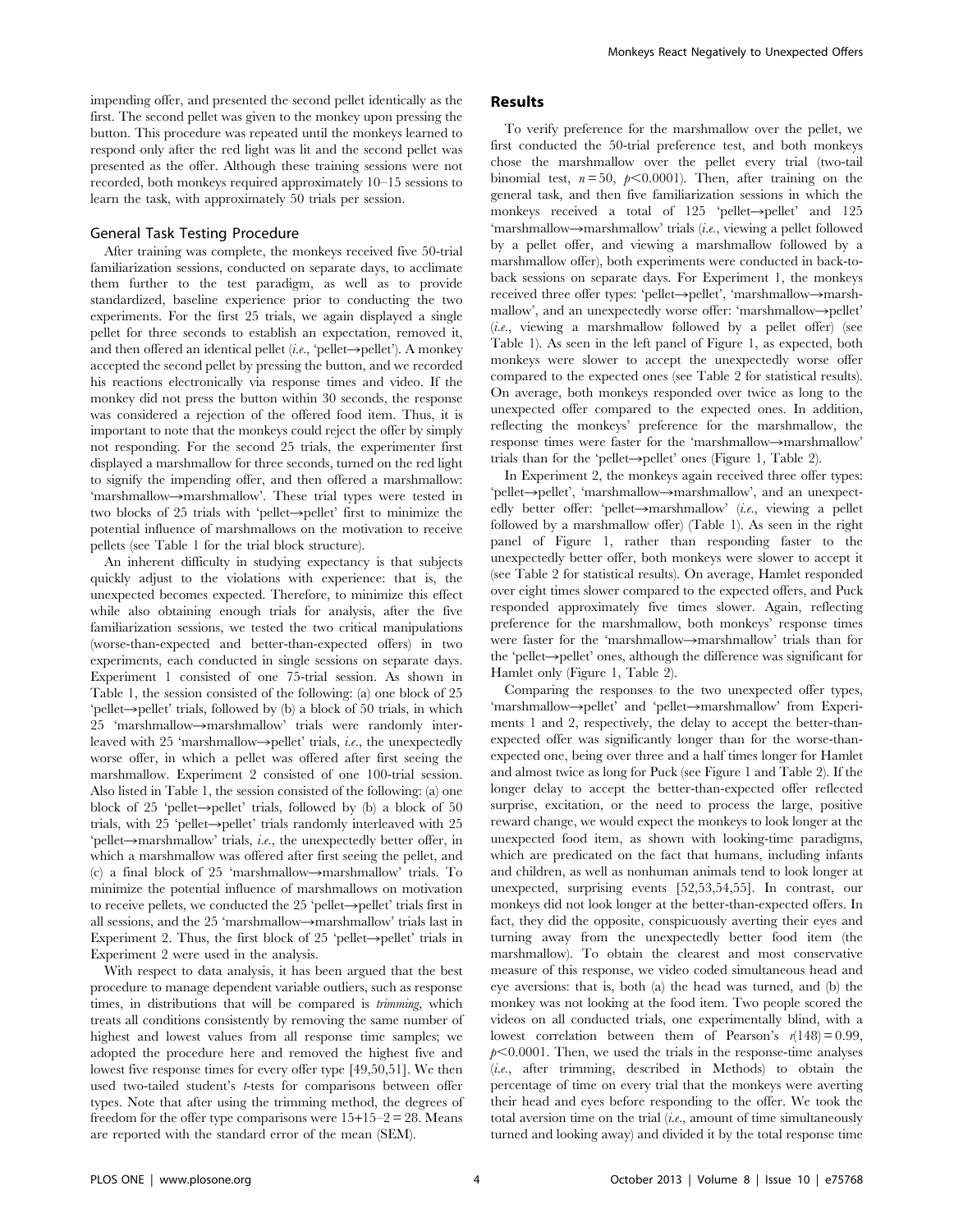Table 1. Block sequence for the Familiarization condition (five consecutive sessions) and Experiments 1 and 2 (one session each), and within the condition and experiments, the trial block offer types and number of trials.

| l Block      | <b>Familiarization Condition</b>      | <b>Number</b><br>of Trials | <b>Experiment 1</b>                   | <b>Number</b><br>of Trials | <b>Experiment 2</b>                   | <b>Number</b><br>of Trials |
|--------------|---------------------------------------|----------------------------|---------------------------------------|----------------------------|---------------------------------------|----------------------------|
|              | $Peller \rightarrow Peller$           | 25                         | $Peller \rightarrow Peller$           | 25                         | Pellet $\rightarrow$ Pellet           | 25                         |
| $^{\circ}$ 2 | Marshmallow $\rightarrow$ Marshmallow | 25                         | Marshmallow $\rightarrow$ Marshmallow | 25                         | $Peller \rightarrow Peller$           | 25                         |
|              |                                       |                            | interleaved with                      |                            | interleaved with                      |                            |
|              |                                       |                            | Marshmallow $\rightarrow$ Pellet      | 25                         | Pellet $\rightarrow$ Marshmallow      | 25                         |
|              |                                       |                            |                                       |                            | Marshmallow $\rightarrow$ Marshmallow | 25                         |

A daily session for each monkey consisted of either the two blocks of the Familiarization Condition, the two blocks of Experiment 1, or the three blocks of Experiment 2. doi:10.1371/journal.pone.0075768.t001

for the trial (between offer and button press) and multiplied by 100. Finally, to obtain the overall percentage for each condition, we took the average percentage of all trials used in the analyses. First, there were no aversions in either experiment for any of the expected offers: i.e., 'pellet- $\rightarrow$ pellet' or 'marshmallow- $\rightarrow$ marshmallow'. Second, both monkeys exhibited aversions to both unexpected offer types: for 'marshmallow->pellet' in Experiment 1, Hamlet  $9\pm5\%$  and Puck  $3\pm3\%$  of the time; for 'pellet marshmallow' in Experiment 2, Hamlet  $81 \pm 2\%$  and Puck  $23\pm8\%$  of the time. For Experiment 1, Hamlet's aversion rate to the unexpected offer ('marshmallow $\rightarrow$ pellet') was significantly higher compared to the expected ones  $(t(28) = 2.08, p<0.05)$ ; however, Puck's was not. For Experiment 2, both monkeys' aversion rates to the unexpected offer ('pellet $\rightarrow$ marshmallow') were significantly higher compared to the expected ones (Hamlet:  $t(28) = 41.49, p < 0.0001$ ; Puck:  $t(28) = 2.97, p < 0.01$ ). Third, both monkeys exhibited higher aversion rates to the better-thanexpected food item compared to the worse-than-expected one (Hamlet:  $t(28) = 14.56$ ,  $p < 0.0001$ ; Puck:  $t(28) = 2.46$ ,  $p < 0.05$ ), with Hamlet's rate being nine times higher with the better-thanexpected food item and Puck's over seven and a half times higher.

Finally, by definition, the unexpected events should become less surprising with increased exposure, and we found some evidence for this within the session. In Experiment 1, both monkeys' response times to accept the unexpected offer ('marshmallowpellet') decreased across the session (Linear regression, Hamlet:  $R(14) = 0.88, p < 0.0001$ ; Puck:  $R(14) = 0.68, p < 0.01$ ). In addition, in Experiment 2, Hamlet's response times to accept the unexpected offer ('pellet $\rightarrow$ marshmallow') decreased across the session (Linear regression,  $R(14) = 0.70$ ,  $p < 0.01$ ). The only other offer type showing a change across trials was a decrease in response times for Hamlet in the Experiment 1 'pellet- $\rightarrow$ pellet' trials (Linear regression,  $R(14) = 0.58$ ,  $p < 0.05$ ). The only change across trials in the video coded aversion rates occurred for Hamlet



Figure 1. The average response time (ms) from the presentation to the acceptance of the offered food item for each offer type for **both monkeys.** Results shown for two-tailed student's t test, '\*' = p<0.05, '\*\*' = p<0.01, '\*\*\*' = p<0.001, '\*\*\*\*' = p<0.0001. doi:10.1371/journal.pone.0075768.g001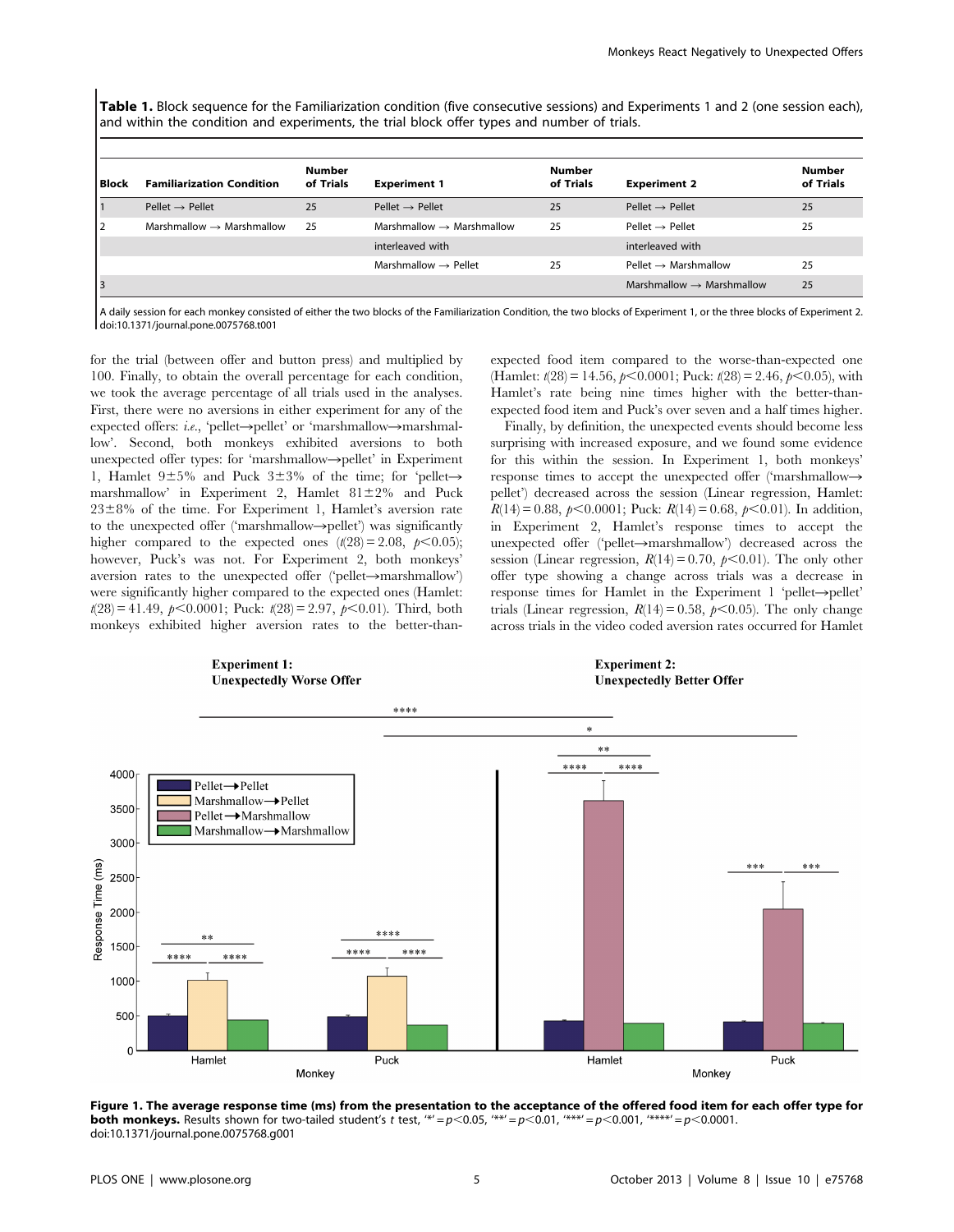Table 2. Results obtained for all offer types in Experiments 1 and 2, including response times (mean  $\pm$  SEM), and student's t test and  $p$  values for each offer type comparison.

|                                       | <b>Experiment 1</b>    |                     |                        |                     | <b>Experiment 2</b>    |                      |                        |                     |
|---------------------------------------|------------------------|---------------------|------------------------|---------------------|------------------------|----------------------|------------------------|---------------------|
| Comparison                            | <b>Hamlet</b>          |                     | <b>Puck</b>            |                     | <b>Hamlet</b>          |                      | Puck                   |                     |
|                                       | Response<br>Times (ms) | t(28)<br>value $p<$ | Response<br>Times (ms) | t(28)<br>value $p<$ | Response<br>Times (ms) | t(28)<br>value $p$ < | Response<br>Times (ms) | t(28)<br>value $p<$ |
| Marshmallow $\rightarrow$ Pellet      | $1016 \pm 110$         | 4.64                | $1077 \pm 121$         | 4.8                 |                        |                      |                        |                     |
| $Peller \rightarrow Peller$           | $501 \pm 17$           | 0.0001              | $486 + 24$             | 0.0001              |                        |                      |                        |                     |
| Marshmallow $\rightarrow$ Pellet      | $1016 \pm 110$         | 5.29                | $1077 \pm 121$         | 5.89                |                        |                      |                        |                     |
| Marshmallow $\rightarrow$ Marshmallow | $433 + 9$              | 0.0001              | $364 + 7$              | 0.0001              |                        |                      |                        |                     |
| Marshmallow $\rightarrow$ Marshmallow | $433 + 9$              | 3.55                | $364 + 7$              | 4.89                | $386 + 7$              | 3.08                 | $394 + 8$              | 1.29                |
| $Pe$ llet $\rightarrow Pe$ llet       | $501 \pm 17$           | 0.01                | $486 + 24$             | 0.0001              | $426 \pm 10$           | 0.01                 | $412 \pm 12$           | ns                  |
| $Pe$ llet $\rightarrow$ Marshmallow   |                        |                     |                        |                     | $3611 \pm 296$         | 10.75                | $2049 \pm 395$         | 4.14                |
| $Peller \rightarrow Peller$           |                        |                     |                        |                     | $426 \pm 10$           | 0.0001               | $412 \pm 12$           | 0.001               |
| $Pe$ llet $\rightarrow$ Marshmallow   |                        |                     |                        |                     | $3611 \pm 296$         | 10.89                | $2049 \pm 395$         | 4.19                |
| Marshmallow $\rightarrow$ Marshmallow |                        |                     |                        |                     | $386 + 7$              | 0.0001               | $394 + 8$              | 0.001               |

doi:10.1371/journal.pone.0075768.t002

in the Experiment 1 unexpected offer ('marshmallow->pellet') (Linear regression,  $R(14) = 0.73$ ,  $p < 0.01$ ). Thus, the simultaneous head and eye aversions of both monkeys for the better-thanexpected offer ('pellet $\rightarrow$ marshmallow') in Experiment 2 were generally sustained across the session.

# **Discussion**

In Experiment 1, as expected, both monkeys were slower to accept the unexpectedly worse offer ('marshmallow->pellet') compared to the expected ones. This finding is consistent with evidence that outcome evaluation by humans and nonhuman animals is affected by how the problem scenario is framed [34,36,37,56]. Thus, the first presented food item, such as the marshmallow, appeared to become a reference to the monkeys, which then was used to evaluate the subsequently offered item, such as the pellet. However, from the results of Experiment 1, it remains unclear whether the increased response time reflected a single evaluation process underlying goal-directed behavior or whether there was more than one, in particular, consistency and value assessment. Put differently, it is at this point unclear whether the increased response time was due to the devaluation of the second food item or surprise and potential cognitive dissonance.

In Experiment 2's key offer type, we first displayed a pellet to the monkeys but then offered a marshmallow. Given that in Experiment 1 they were faster to accept a marshmallow when offered one in the 'marshmallow->marshmallow' trials compared to the other offer types, one might have expected a similar result or even a faster response to the better-than-expected offer. Assuming that response time reflects expected value (and there is no floor effect with the monkeys already reaching as quickly as they can in the 'marshmallow->marshmallow' trials), a faster response time would be predicted by standard valuation theories  $(e.g.,$  utility maximization); and in any case, standard valuation theories would not predict a slower response time. Additional factors that could have led to a faster response to the better-than-expected offer include heightened arousal and an increased influence of lowerlevel prepotent mechanisms causing an immediate reach to the desired food item [57,58,59,60,61,62,63,64]. However, the opposite occurred in that both monkeys were much slower to accept the

marshmallow after first seeing a pellet as compared to the expected offers (i.e., compared to 'pellet->pellet' and 'marshmallow-> marshmallow').

Not only did both monkeys respond more slowly to both the better- and worse-than-expected offers than to the expected ones, they responded even more slowly to the better-than-expected offer than to the worse-than-expected one. One possible reason for the longer response times for the 'pellet $\rightarrow$ marshmallow' offer type (Experiment 2) versus the 'marshmallow $\rightarrow$ pellet' one (Experiment 1) could be context effects, regarding how their experience might have affected expectations differently for the two unexpected offer types. One potential context effect is whether the monkeys were faster to accept the pellet offer in the 'marshmallow $\rightarrow$ pellet' trials compared to the marshmallow offer in the 'pellet $\rightarrow$ marshmallow' trials because they had more experience responding to the pellet (especially in initial training and the first blocks of Experiments 1 and 2). However, even with this extra experience, both monkeys were generally faster to respond to the marshmallow in the 'marshmallow->marshmallow' trials; therefore, experience with accepting particular offers did not appear to influence their behavior substantially.

A second potential context effect regards the food item displayed prior to the offered item. More experience with 'pellet $\rightarrow$ pellet' trials could have led to the displayed pellet becoming a stronger predictor of the subsequent pellet offer (i.e., a stronger discriminative stimulus) compared to the strength of the marshmallow predicting an offered marshmallow. If so, a pellet followed by a marshmallow could have been more surprising, leading to a longer response time. At the same time, we note that it was also possible that prior experience could have had the opposite effect on 'pellet $\rightarrow$ marshmallow' trials, with the monkeys learning prior to Experiment 2 that different combinations of presented and offered items were possible and thus less surprising (having experienced 'pellet $\rightarrow$  pellet', 'marshmallow $\rightarrow$ marshmallow' and 'marshmallow->pellet'). Nonetheless, context effects could have contributed to longer response times with the 'pellet $\rightarrow$ marshmallow' offer type; and it will be important in the future to characterize how experience and other contexts effects contribute to such expectation development. As we discuss below, it is also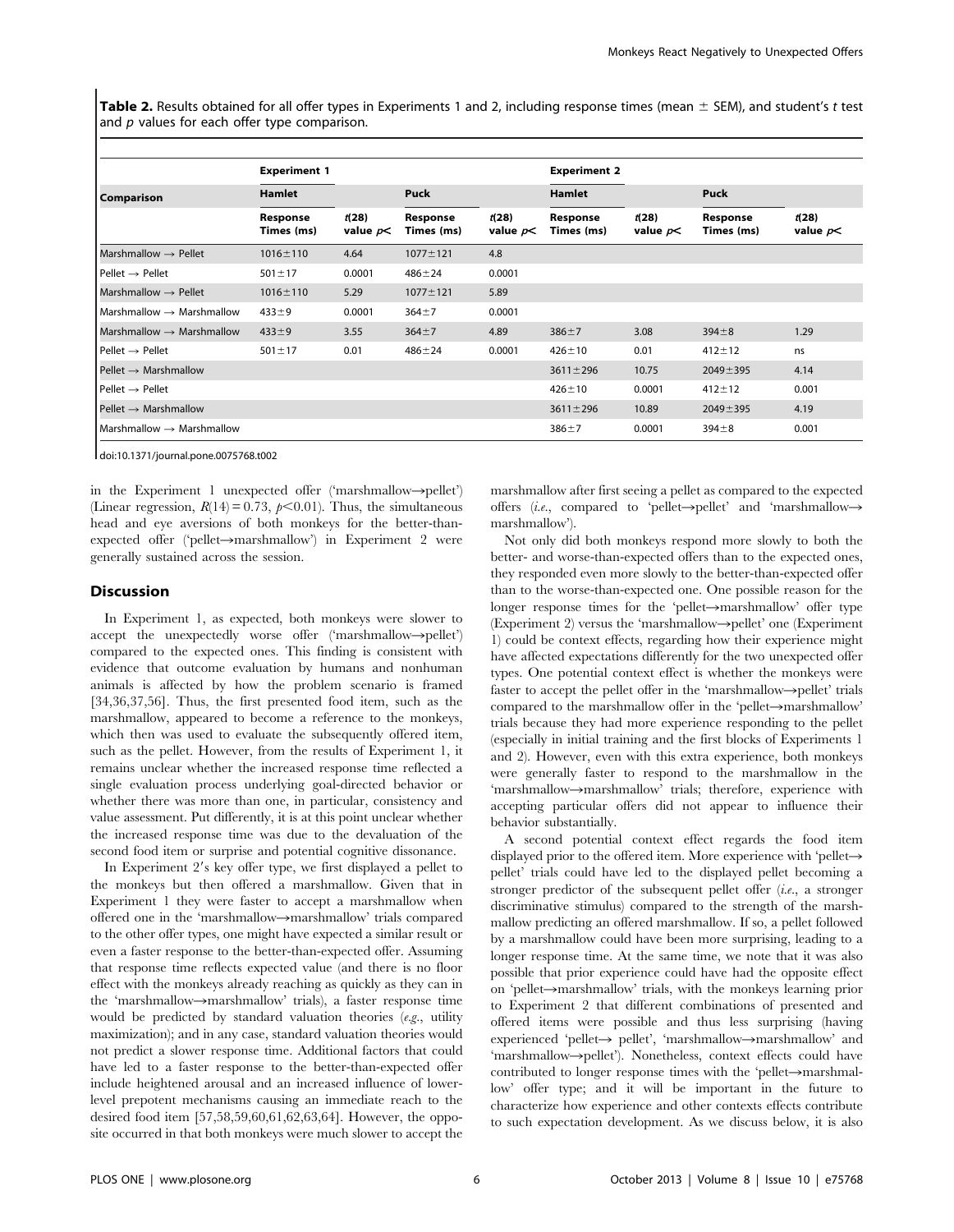possible that monkeys generally have less experience with betterthan-expected outcomes compared to worse-than-expected ones.

However, the main objective of the current study was to determine if any context effects could be demonstrated in rhesus monkeys by setting up potential expectations in both worse-thanexpected and better-than-expected directions. The results show that this objective was achieved. In both experiments, the response times of the unexpected offers for both monkeys were significantly different from the expected ones. Although the longer response time to the worse-than-expected offer of a pellet following a marshmallow was anticipated, the underlying reasons for the longer response time to the better-than-expected offer of a marshmallow following a pellet are less clear.

If the longer delay to accept the better-than-expected offer reflected surprise, excitation, or the need to process the large, positive reward change, the monkeys should have looked longer at the unexpected food item, as shown with numerous studies that used the 'looking-time' paradigm, in which subjects look longer at unexpected, surprising events [52,53,54,55]. Not only was the marshmallow following the displayed pellet potentially surprising, it might also have produced a positively-valenced affective reaction, which should have focused attention further on the unexpected 'jackpot' or 'prize'. In contrast, our monkeys conspicuously averted their eyes and turned away from the unexpectedly better food item (the marshmallow).

What could have caused the increase in the aversion rate  $(i.e.,$ percentage of time simultaneously turning their heads and looking away from the marshmallow)? Three possible reasons for turning away from the better-than-expected food item are (1) disinterest, (2) the loss of experimental control of their behavior in a novel situation, or (3) active avoidance of the food item. The first, disinterest, is unlikely given (a) that the monkeys were maintained at 95% ad libitum weight to assure sufficient motivation; (b) the generally faster response times with the more highly-preferred food item throughout the experiment (*i.e.*, the 'marshmallow->marshmallow' trials); and (c) that neither monkey looked away from the offered food items on the 'expected' trials. Thus, the monkeys exhibited interest in the food items and were not simply responding independent of them, for example, based on habit [40,65]. The second possibility, the loss of experimental control, could occur if the posed problem was sufficiently novel from what they had learned. The novel offer of the marshmallow following the pellet might have left them simply confused, which might have resulted in looking around, being uncertain of what to do. We find this possibility unlikely given that they had extensive training with the task structure, with the red light and second food item signifying an offer. Although it is possible that they could not generalize from the 'pellet- $\rightarrow$  pellet', 'marshmallow->marshmallow', and 'marshmallow->pellet' trials, it seems less likely given that they readily generalized from the 'pellet- $\rightarrow$  pellet' training to the 'marshmallow->marshmallow' trials (first familiarization session response times on the 'marshmallow->marshmallow' trials: Hamlet,  $624 \pm 40$  ms; Puck,  $383 \pm 5$  ms, which were both over five times faster than for the better-than-expected 'pellet $\rightarrow$ marshmallow' trials). In addition, if the monkeys did not know what to do, they should not have eventually accepted the offers by pressing the button within a few seconds and should not have subsequently reached toward the experimenter's hand to obtain the marshmallow, which they both did, appearing to reflect an understanding of the general task structure. Finally, even with a loss of experimental control of their behavior, it seems unlikely that they would look away from the marshmallow, experimenter, and experimental apparatus, given that, in general, there were blank walls to their left and right (and behind them).

We are therefore left with the possibility that the monkeys were actively avoiding the unexpected food items, and in particular, the marshmallow. First, head and eye aversions are a telltale aversive response in rhesus monkeys [44,66,67]. Second, the behavior we observed is comparable to that found in affective neuroscience with 'fear' tests, in which, for example, monkeys must reach across a transparent box to obtain a desired food item at the back of the top of the box. Inside the transparent box is a fake spider or snake that the monkeys must reach over. Indicators of the emotional fear response to the spider or snake are eye aversions and head turning, which we adopted here [66,67]. Thus, it appears that both monkeys in our study exhibited a negative reaction to the unexpected food items, and in particular, to the better-thanexpected marshmallow. This finding was especially strong with Hamlet when confronted with the better-than-expected marshmallow, in which he turned away from it for long periods of time (over 80% of the time prior to accepting it). Although there is evidence in nonhuman animals for positive and negative contrast effects [68,69,70,71,72], frustration or disappointment [43,73,74,75,76], and surprise [8,11,16,18,19,76], to our knowledge, this is the first report of nonhuman animals displaying overt negative affect in response to a better-than-expected event.

Although both monkeys reacted negatively to the unexpected outcomes, they, nonetheless, eventually accepted the offers by pressing the button, rather than rejecting them by not pressing the button. One possible explanation for their eventual acceptance of the unexpected offers is if the monkeys pressed the button independent of the offer, for example, as a means to proceed to the next trial or as an automatic habitual response. However, given that the food items were taken and eaten immediately makes this possibility unlikely. In addition, the faster response times to the more preferred marshmallow (in the 'marshmallow $\rightarrow$ marshmallow' trials) than the less-preferred pellets (in the 'pellet- $\rightarrow$ pellet' trials), even though they had more experience with 'pellet $\rightarrow$ pellet' trials, also suggest that their behavior was goal-directed, based on the offer value. We take this dichotomy of reactions–initially reacting negatively by looking away and taking longer to respond, but nonetheless eventually accepting the offer and consuming it–as evidence for two processes underlying goal-directed behavior: one based on consistency assessment and the other based on value assessment. Moreover, our results suggest that the consistency process may occur prior to the valuation process, such that individuals compare their expectation to the actual event, and then first react negatively to error (and adjust their expectations), reflecting consistency assessment, and then react positively (if better than expected), reflecting valuation of the expected outcome. Evidence for these two underlying evaluation processes, one based on consistency, the other on value, may not be surprising, given the large literatures supporting each one (as discussed in the introduction) [1,3,4,5,12,13,15,17,18,21,22,23,24,25,26,27,28,31,43]. However, to our knowledge, this is also the first demonstration of the interrelationship of both processes, at least in a nonhuman animal.

Our finding of an aversive reaction to unexpected events also provides evidence for a direct relationship between consistency and emotional processes in the brain, which presumably motivate animals, including humans, to actively minimize the cognitive dissonance of expectancy violations, either via avoiding these contingencies or learning to anticipate them in the future [25,38,39,43,77,78,79,80,81,82]. Moreover, evidence for a separable consistency process and its relationship to emotion provides support for the contention that there are monitoring processes in the brain, for example, to alert higher-level systems to override lower-level ones [4,8,9,10,83,84,85,86,87]. For instance, if our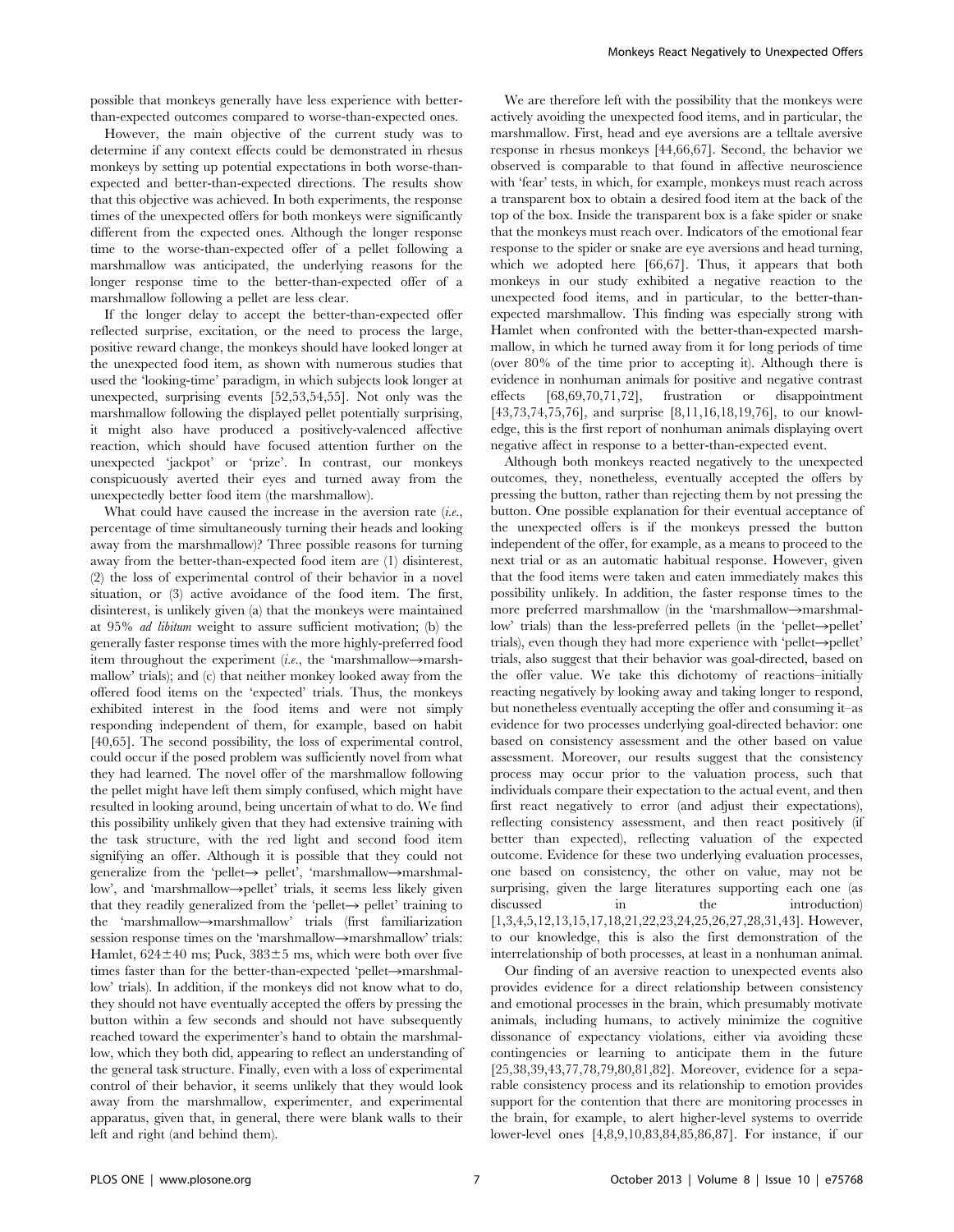monkeys had developed a basic routine to some degree to perform the task, an unanticipated change in the routine could have led a consistency-based monitoring system to generate an alarm signal, as reflected in the negatively-valenced emotional response. This signal could activate other processes, such as higher-level ones, to assess the problem. For example, self-regulation could be applied until it is determined that the valuation system can proceed [88]. In any case, a consideration of consistency and value assessment as separable processes should help clarify complex reactions such as surprise, given that the valence of the reaction (i.e., whether positive or negative) to expectancy violation should depend on the timing and relative strengths of the underlying processes [4,8,23,32,89,90].

Although we found evidence for the existence of both evaluation processes underlying rhesus monkey goal-directed behavior in both of our subjects, further studies will need to test more individuals to determine the extent to which rhesus macaques in general exhibit responses that reflect a desire for both consistency and positive subjective value. Our study has shown that at least some individual monkeys do, and thus these processes coexist in at least some rhesus macaques. Although we obtained consistent results with both monkeys, one might expect to find individual differences in the relative weighting of the influence of these processes, with some individuals preferring consistency, routine, and exploitation of what is known, and others preferring novelty and exploration to find potentially richer payoffs. For macaque monkeys, this consistency versus novelty seeking distinction may correlate with factors like dominance rank, age, and gender, and may be significantly heritable, given that these general dispositions have a significant genetic component in humans [91,92].

Future work will also need to clarify the specific conditions under which these effects are elicited. Indeed, different contexts will likely influence the relative weighting of the two processes, as is likely the case with people. Nonetheless, our study has revealed that there are conditions under which both consistency assessment and subjective valuation are manifest in the goal-directed behavior of rhesus macaques.

The negative response of the monkeys to the unexpected events, especially the better-than-expected one, appears to reflect their inexperience with such situations and the resulting discomfort when expectations are violated [1,3,4,5,12,13,15,17,18,21,22,23,24,25,26,27,28,31,43]. Interestingly, in instances in which the outcome is highly unexpected, skepticism may in fact be warranted. Better-than-expected events in particular may be a rarer occurrence, especially in a social environment in which self-regulation may be the norm for most individuals to protect against conflict, severe punishment, and deception. The sentiment that something is too good to be true may reflect this inherent wariness or skepticism with large prediction discrepancies in the positive direction [23,93,94]. Although this

### References

- 1. Weiss JM (1970) Somatic effects of predictable and unpredictable shock. Psychosomatic Medicine 32: 397–&.
- 2. Abramson LY, Seligman MEP, Teasdale JD (1978) Learned helplessness in humans: Critique and reformulation. Journal of Abnormal Psychology 87: 49– 74.
- 3. Maier SF, Seligman MEP (1976) Learned helplessness: Theory and evidence. Journal of Experimental Psychology-General 105: 3–46.
- 4. Herry C, Bach DR, Esposito F, Di Salle F, Perrig WJ, et al. (2007) Processing of temporal unpredictability in human and animal amygdala. Journal of Neuroscience 27: 5958–5966.
- 5. Mineka S, Kihlstrom JF (1978) Unpredictable and uncontrollable events: New perspective on experimental neurosis. Journal of Abnormal Psychology 87: 256–271.

phenomenon is firmly ensconced in popular culture, little is known about the conditions under which an expectancy violation may lead to concerns and wariness about the actual outcome. Here, we have found evidence that the concern people have with events that are much better-than-expected is shared with at least one other social primate. Furthermore, our results suggest that a 'too good to be true' effect is not a devaluation of the potential outcome, but rather, a reflection of the primacy of the consistency process whereby one compares the current offer to what is expected. Valuation is then halted while a further evaluation of the situation is made.

Some nonhuman primates have been shown to turn down offers when another individual receives a better one [95,96], or when offered something better than a social partner [96]. By the same token, some primate species have also demonstrated altruistic acts in which they help others [97,98], even at some cost to themselves [99,100,101]. These instances, together with our findings, demonstrate socio-cognitive processes that interact with the general tendency to maximize value, attesting to the complex contingencies of living in a social world [102,103]. In fact, the separable process of prediction-based consistency detection and management may be a precursor to more sophisticated higherorder cognitive abilities, including self-regulation, model-based planning and mental simulation, deception detection, and social contract management [20,21,24,26,27,34,102,103,104,105,106].

The finding that both of our rhesus monkeys exhibited a preference for consistency between what is expected and what is experienced may also have clinical relevance, especially when preference for constancy, routine, and ritual becomes extreme, as observed in obsessive compulsive disorder [107] and the insistence on sameness in autism spectrum disorder [108,109,110]. An understanding of the evolutionarily-conserved cognitive and affective mechanisms underlying expectancy violations could account for some of these symptoms. It is indeed likely that there was strong selection pressure on social primates to minimize unpredictability in a complex, dynamic, and uncertain world, and to remain vigilant with events that are worse than expected or others that may be too good to be true.

#### Acknowledgments

We thank William Sampson for research assistance, George Wolford for statistical assistance, and Steven Wise, Seth Dobson, Eric Xu, and William Sampson for their comments on the manuscript.

#### Author Contributions

Conceived and designed the experiments: EJK KMK JDK. Performed the experiments: EJK KMK. Analyzed the data: EJK KMK JDK. Wrote the paper: EJK KMK JDK.

- 6. Grillon C, Baas JP, Lissek S, Smith K, Milstein J (2004) Anxious responses to predictable and unpredictable aversive events. Behavioral Neuroscience 118: 916–924.
- 7. Schmitz A, Grillon C (2012) Assessing fear and anxiety in humans using the threat of predictable and unpredictable aversive events (the NPU-threat test). Nature Protocols 7: 527–532.
- 8. Hayden BY, Heilbronner SR, Pearson JM, Platt ML (2011) Surprise Signals in Anterior Cingulate Cortex: Neuronal Encoding of Unsigned Reward Prediction Errors Driving Adjustment in Behavior. Journal of Neuroscience 31: 4178–4187.
- 9. Ridderinkhof KR, Ullsperger M, Crone EA, Nieuwenhuiss S (2004) The role of the medial frontal cortex in cognitive control. Science 306: 443–447.
- 10. Bressler SL, Menon V (2010) Large-scale brain networks in cognition: emerging methods and principles. Trends in Cognitive Sciences 14: 277–290.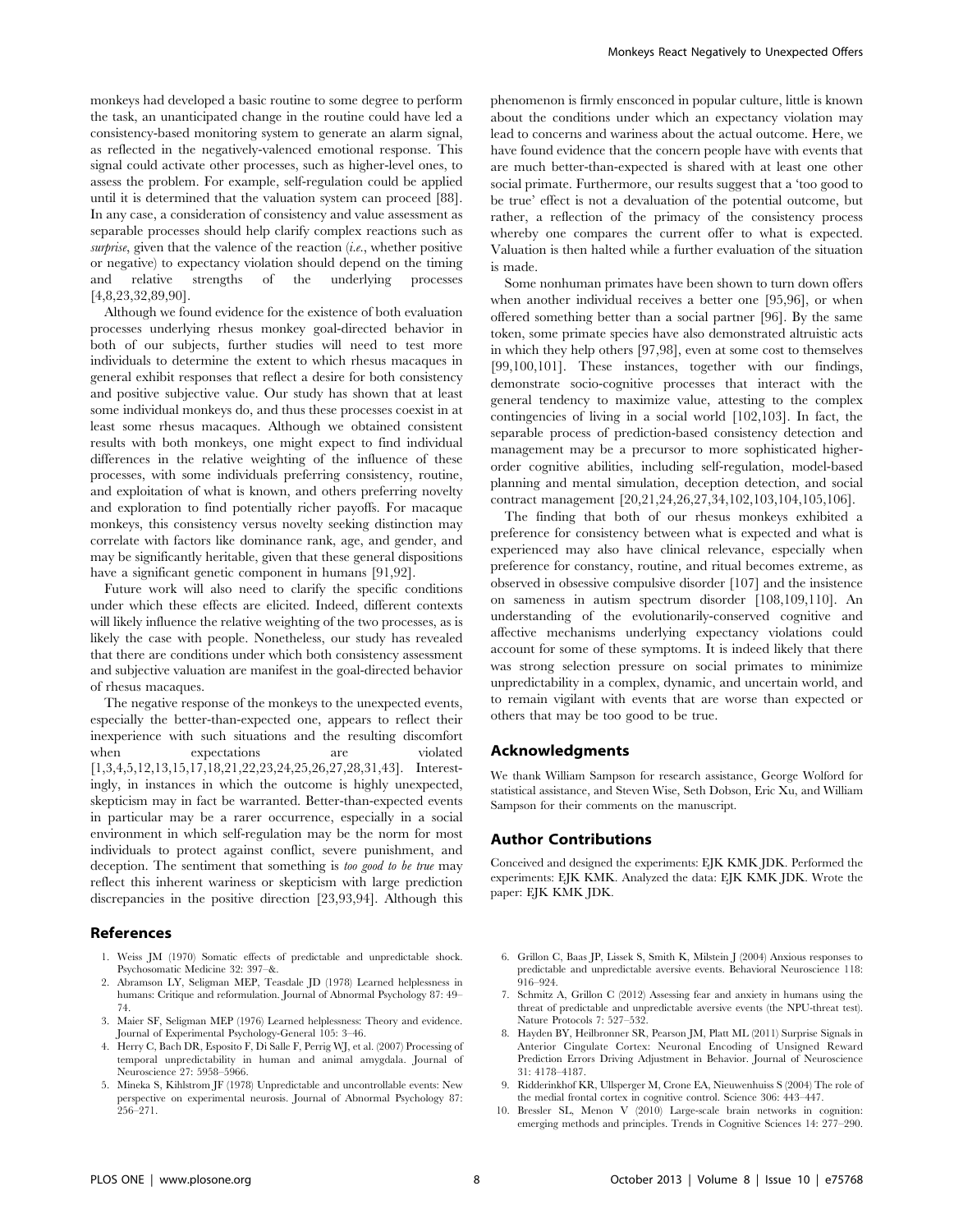- 11. Mackintosh NJ (1975) A theory of attention: Variations in the associability of stimuli with reinforcement. Psychological Review 82: 276–298.
- 12. Rescorla RA, Wagner AR (1972) A theory of Pavlovian conditioning: variations in the effectiveness of reinforcement and nonreinforcement. In: Black AH, Prokasy WF, editors. Classical conditioning II: current research and theory. New York: Appleton-Century-Crofts.
- 13. Mazur JE (2005) Learning and behavior. Upper Saddle River, NJ: Prentice Hall.
- 14. Schultz W, Dayan P, Montague PR (1997) A neural substrate of prediction and reward. Science 275: 1593–1599.
- 15. Mackintosh NJ, editor (1994) Animal learning and cognition. San Diego: Academic Press.
- 16. Hall G, Pearce JM (1979) Latent inhibition of a CS during CS-US pairings. Journal of Experimental Psychology-Animal Behavior Processes 5: 31–42.
- 17. Pearce JM (2008) Animal learning and cognition. New York: Psychology Press. 18. Pearce JM, Hall G (1980) A model for Pavlovian learning: Variations in the
- effectiveness of conditioned but not of unconditioned stimuli. Psychological Review 87: 532–552. 19. Courville AC, Daw ND, Touretzky DS (2006) Bayesian theories of
- conditioning in a changing world. Trends in Cognitive Sciences 10: 294–300.
- 20. Sutton RS, Barto AG (1998) Reinforcement learning. Cambridge, MA: MIT Press.
- 21. Abelson RP, Aronson E, McGuire W, Newcomb T, Rosenberg M, et al, editors (1968) Theories of cognitive consistency: A sourcebook. Chicago: Rand McNally.
- 22. Aronson E (1968) A theory of cognitive dissonance: A current perspective. In: Berkowitz L, editor. Advances in experimental social psychology. New York: Academic Press. 1–34.
- 23. Carlsmith JM, Aronson E (1963) Some hedonic consequences of confirmation and disconfirmation of expectancies. Journal of Abnormal Psychology 66: 151-  $8<sub>r</sub>$
- 24. Cooper J (2007) Cognitive dissonance: 50 years of a classic theory. Thousand Oaks, CA: Sage.
- 25. Elliot AJ, Devine PG (1994) On the motivational nature of cognitive dissonance: Dissonance as psychological discomfort. Journal of Personality and Social Psychology 67: 382–394.
- 26. Festinger L (1957) A theory of cognitive dissonance. Evanston, IL: Row, Peterson.
- 27. Harmon-Jones E, Mills J, editors (1999) Cognitive dissonance: Progress on a pivotal theory in social psychology. Washington, D. C.: American Psychological Association.
- 28. Egan LC, Santos LR, Bloom P (2007) The origins of cognitive dissonance Evidence from children and monkeys. Psychological Science 18: 978–983.
- 29. Chen MK, Risen JL (2009) Is choice a reliable predictor of choice? A comment on Sagarin and Skowronski. Journal of Experimental Social Psychology 45: 425–427.
- 30. Chen MK, Risen JL (2010) How Choice Affects and Reflects Preferences: Revisiting the Free-Choice Paradigm. Journal of Personality and Social Psychology 99: 573–594.
- 31. Egan LC, Bloom P, Santos LR (2010) Choice-induced preferences in the absence of choice: Evidence from a blind two choice paradigm with young children and capuchin monkeys. Journal of Experimental Social Psychology 46: 204–207.
- 32. Kahneman D, Tversky A (1979) Prospect theory: Analysis of decision under risk. Econometrica 47: 263–291.
- 33. Hastie R, Dawes RM (2001) Rational choice in an uncertain world. Thousand Oaks, CA: Sage.
- 34. Kahneman D (2011) Thinking, fast and slow. New York: Farrar, Straus, and Giroux.
- 35. Kahneman D, Slovic P, Tversky A, editors (1982) Judgement under uncertainty: Heuristics and biases. Cambridge: Cambridge University Press.
- 36. Chen MK, Lakshminarayanan V, Santos LR (2006) How basic are behavioral biases? Evidence from capuchin monkey trading behavior. Journal of Political Economy 114: 517–537.
- 37. Lakshminarayanan VR, Chen MK, Santos LR (2011) The evolution of decision-making under risk: Framing effects in monkey risk preferences. Journal of Experimental Social Psychology 47: 689–693.
- 38. Wilson TD, Gilbert DT (2005) Affective forecasting: Knowing what to want. Current Directions in Psychological Science 14: 131–134.
- 39. Mellers BA, Schwartz A, Ho K, Ritov I (1997) Decision affect theory: Emotional reactions to the outcomes of risky options. Psychological Science 8: 423–429.
- 40. Rangel A, Camerer C, Montague PR (2008) A framework for studying the neurobiology of value-based decision making. Nature Reviews Neuroscience 9: 545–556.
- 41. Shepperd JA, McNulty JK (2002) The affective consequences of expected and unexpected outcomes. Psychological Science 13: 85–88.
- 42. Hsee CK, Zhang JA (2010) General Evaluability Theory. Perspectives on Psychological Science 5: 343–355.
- 43. Tinklepaugh OL (1928) An experimental study of representative factors in monkeys. Journal of Comparative Psychology 8: 197–236.
- 44. Thierry B, Singh M, Kaumanns W, editors (2004) Macaque societies: a model for the study of social organization. Cambridge, UK: Cambridge University Press.
- 45. Kralik JD, Xu ER, Knight EJ, Khan SA, Levine WJ (2012) When Less Is More: Evolutionary Origins of the Affect Heuristic. Plos One 7: e46240.
- 46. Kralik JD, Sampson WWL (2012) A fruit in hand is worth many more in the bush: Steep spatial discounting by free-ranging rhesus macaques (Macaca mulatta). Behavioural Processes 89: 197–202.
- 47. Levy DJ, Glimcher PW (2012) The root of all value: a neural common currency for choice. Current Opinion in Neurobiology 22: 1027–1038.
- 48. Platt ML, Ghazanfar AA (2010) Primate Neuroethology. Oxford: Oxford University Press.
- 49. Bush LK, Hess U, Wolford G (1993) Transformations for within-subject designs: A Monte Carlo investigation. Psychological Bulletin 113: 566–579.
- 50. Hogg RV (1974) Adaptive robust procedures: A partial review and some suggestions for future applications and theory. Journal of the American Statistical Association 69: 909–923.
- 51. Winer BJ, Brown DR, Michels KM (1991) Statistical principles in experimental design. New York: McGraw-Hill.
- 52. Goswami U (2008) Cognitive Development. Hove and New York: Psychology Press.
- 53. Marticorena DCW, Ruiz AM, Mukerji C, Goddu A, Santos LR (2011) Monkeys represent others' knowledge but not their beliefs. Developmental Science 14: 1406–1416.
- 54. Mahajan N, Martinez MA, Gutierrez NL, Diesendruck G, Banaji MR, et al. (2011) The Evolution of Intergroup Bias: Perceptions and Attitudes in Rhesus Macaques. Journal of Personality and Social Psychology 100: 387–405.
- 55. Wynn K (1992) Addition and subtraction by human infants. Nature 358: 749– 750.
- 56. Kahneman D, Tversky A (1984) Choices, values, and frames. American Psychologist 39: 341–350.
- 57. Boysen ST, Berntson GG (1995) Responses to quantity: perceptual versus cognitive mechanisms in chimpanzees (Pan troglodytes). Journal of Experimental Psychology: Animal Behavior Processes 21: 82–86.
- 58. Vlamings P, Uher J, Call J (2006) How the great apes (Pan troglodytes, Pongo pygmaeus, Pan paniscus, and Gorilla gorilla) perform on the reversed contingency task: The effects of food quantity and food visibility. Journal of Experimental Psychology: Animal Behavior Processes 32: 60–70.
- 59. Vlamings PHJM, Hare B, Call J (2010) Reaching around barriers: the performance of the great apes and 3–5-year-old children. Animal Cognition 13: 273–285.
- 60. Diamond A (1990) The development and neural bases of memory functions as indexed by the AB and delayed response tasks in human infants and infant monkeys. Ann N Y Acad Sci 608: 267–309; discussion 309–217.
- 61. Boysen ST, Berntson GG, Hannan MB, Cacioppo JT (1996) Quantity-based interference and symbolic representations in chimpanzees (Pan troglodytes). Journal of Experimental Psychology: Animal Behavior Processes 22: 76–86.
- 62. Murray EA, Kralik JD, Wise SP (2005) Learning to inhibit prepotent responses: successful performance by rhesus macaques, Macaca mulatta, on the reversedcontingency task. Animal Behaviour 69: 991–998.
- 63. Kralik JD (2005) Inhibitory control and response selection in problem solving: How cotton-top tamarins (Saguinus oedipus) overcome a bias for selecting the larger quantity of food. Journal of Comparative Psychology 119: 78–89.
- 64. Shifferman EM (2009) Its own reward: lessons to be drawn from the reversedreward contingency paradigm. Animal Cognition 12: 547–558.
- 65. Balleine BW, O'Doherty JP (2010) Human and Rodent Homologies in Action Control: Corticostriatal Determinants of Goal-Directed and Habitual Action. Neuropsychopharmacology 35: 48–69.
- 66. Izquierdo A, Suda RK, Murray EA (2005) Comparison of the effects of bilateral orbital prefrontal cortex lesions and amygdala lesions on emotional responses in rhesus monkeys. Journal of Neuroscience 25: 8534–8542.
- 67. Meunier M, Bachevalier J, Murray EA, Malkova L, Mishkin M (1999) Effects of aspiration versus neurotoxic lesions of the amygdala on emotional responses in monkeys. European Journal of Neuroscience 11: 4403–4418.
- 68. Silberberg A, Widholm JJ, Bresler D, Fujita K, Anderson JR (1998) Natural choice in nonhuman primates. Journal of Experimental Psychology: Animal Behavior Processes 24: 215–228.
- Reynolds GS (1961) Behavioral contrast. Journal of the Experimental Analysis of Behavior 4: 57–71.
- 70. Flaherty CF (1996) Incentive relativity. New York: Cambridge University Press. 71. Williams BA (2002) Behavioral contrast redux. Animal Learning & Behavior
- 30: 1–20.
- 72. Zentall TR, Singer RA (2007) Within-trial contrast: Pigeons prefer conditioned reinforcers that follow a relatively more rather than a less aversive event. Journal of the Experimental Analysis of Behavior 88: 131–149.
- 73. Amsel A (1994) Precis of frustration theory: an analysis of dispositional learning and memory. Psychonomic Bulletin & Review 1: 280–296.
- 74. Silberberg A, Crescimbene L, Addessi E, Anderson JR, Visalberghi E (2009) Does inequity aversion depend on a frustration effect? A test with capuchin monkeys (Cebus apella). Animal Cognition 12: 505–509.
- 75. Staddon JER (1970) Temporal effects of reinforcement: negative frustration effect. Learning and Motivation 1: 227–247.
- 76. Stout SC, Boughner RL, Papini MR (2003) Reexamining the frustration effect in rats: Aftereffects of surprising reinforcement and nonreinforcement. Learning and Motivation 34: 437–456.
- 77. Bechara A, Damasio AR (2005) The somatic marker hypothesis: A neural theory of economic decision. Games and Economic Behavior 52: 336–372.